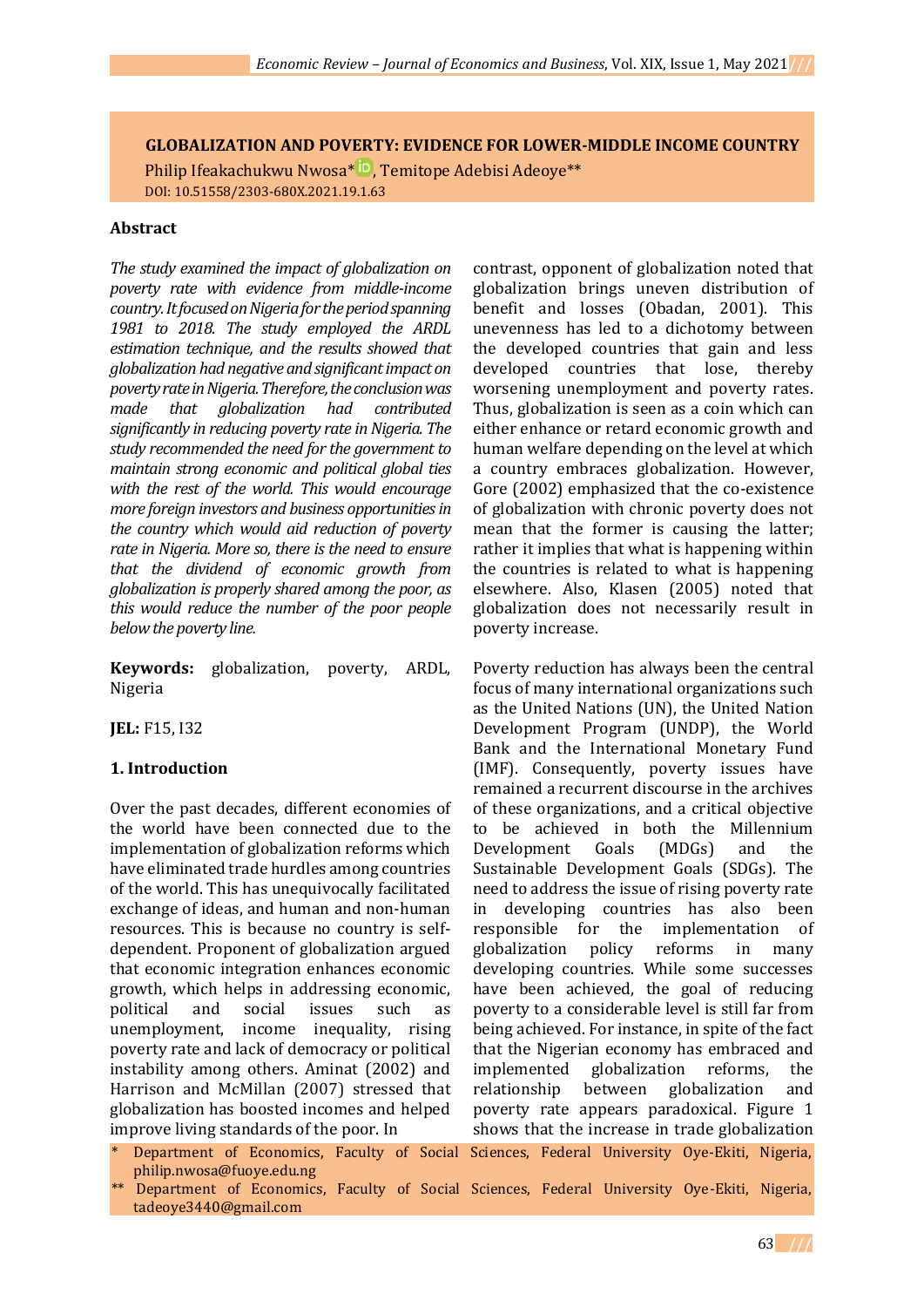(proxy by trade openness) has been accompanied with rising poverty rate. Furthermore, in spite of the increase in trade openness, the World Poverty Clock complied by the Brookings Institute in 2017, reported that, Nigeria overtook India as the country with the highest number of people living in extreme poverty, with an estimated 87 million Nigerians. Furthermore, in April 2019, the international charity, Oxfam, reported that the number of people living in extreme poverty in Nigeria had risen to 94.4 million people (Obadiah, 2019).



Figure 1. *Trade Openness vs Poverty Rate in Nigeria*

Source: www.cbn.gov.ng and www.nigerian stat.gov.ng

The paradoxical movement between economic globalization and poverty rate in Nigeria has therefore called for the need to examine this issue. Thus, the focus of this study is to examine the extent to which globalization influenced poverty rate in Nigeria over the period 1981 to 2018.

Examining this issue is important because the findings of this study will add to the existing body of the extant literature, and will provide a valuable guide to policymakers in making appropriate recommendations on poverty reduction. This study covers five sections. Section one is the introductory section while section two presents the review of the previous literature. Section three deals with the research methods and section four presents the results and discussions. Section five brings the conclusion and policy recommendations based on the analysis.

#### **2. Literature review**

#### *2.1. Conceptual review*

The term globalization is derived from the word "globalize" which refers to the emergence of an international network of social and economic systems. It has different meanings to different people. While the term is defined as a process of international integration of economies and societies, it can also be defined as the loss of an important portion of the economic sovereignty (Majekodunmi & Adejuwon, 2012). Umo (2007) defines globalization as the intermingling of culture, politics, policies, economies, and technologies of the world. According to Stiglitz, (2006), globalization is defined as the closer integration of countries and peoples of the world which has brought about substantial reduction of costs of transportation and communication and the breakdown of artificial barriers to the flows of goods, services, capital, knowledge, and people across borders. Yusuf (2003) refers to globalization as a process of creating global market place, in which increasingly all nations are forced to participate. Mittelman (2002) describes globalization as a syndrome of political and material processes, including historical transformations in time and space and the social relations among them. Fafowora (1998) refers to globalization as the process of intensifying economic, political, social and cultural relations across international boundaries. According to Todaro and Smith (2003), globalization involves the increase in economic openness to international trade, foreign capital inflows, and rapid growth of knowledge and innovation, which seems more visible in the developed countries.

With respect to poverty, McCulloch, Winters and Cicera (2001) describe poverty as the lack of income or consumption. According to the World Bank (2016), poverty is a condition in which a person is deprived of or lacks the essentials for the minimum standard of living. In the words of Lister (2004), poverty is a condition in which a community or a person lacks the essential needs to enjoy the minimum standard of living in the society. The UN defines poverty as the inability of getting choices and opportunities.

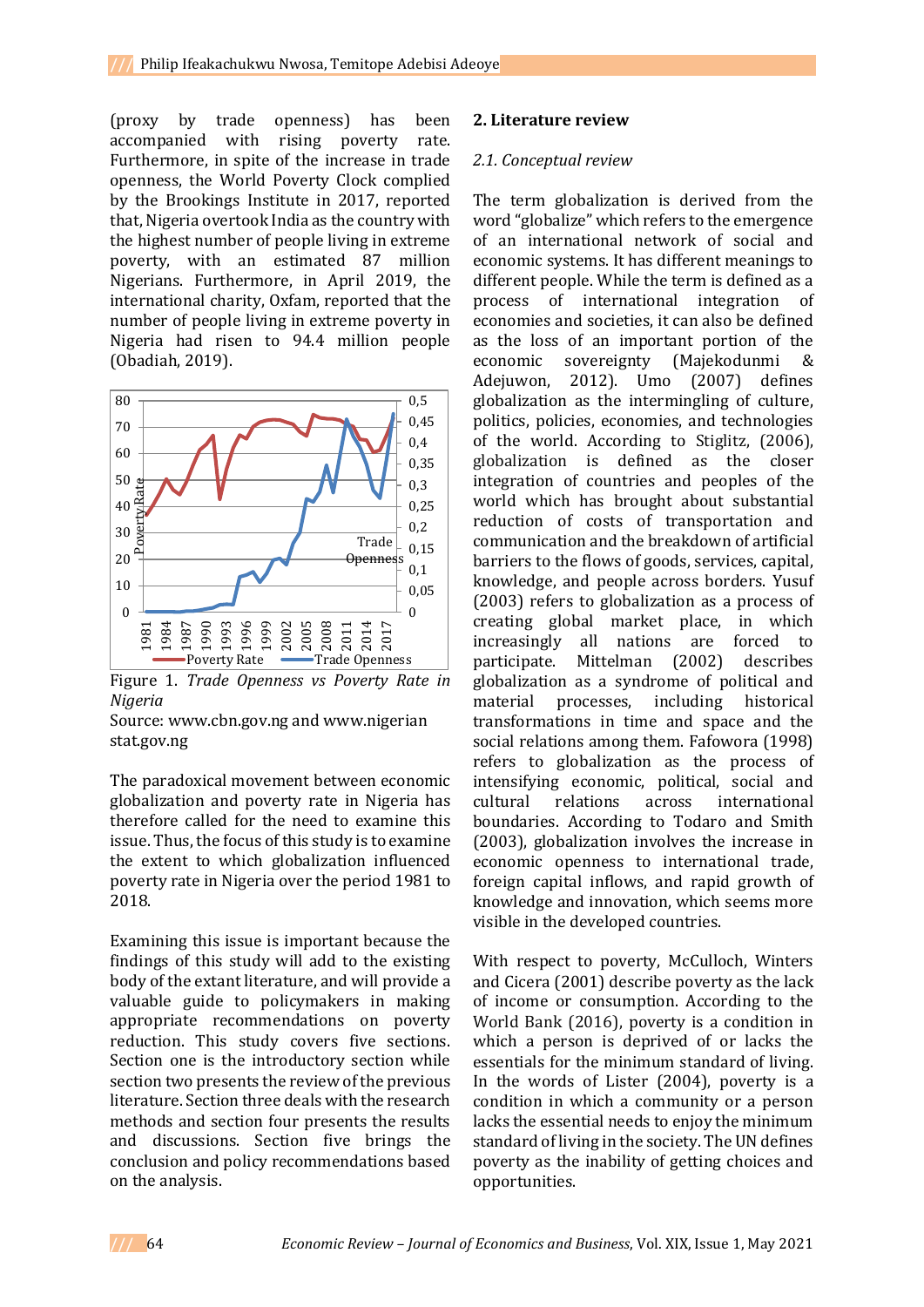#### *2.2 Theoretical review*

Different theories have been put forward on the relationship between globalization and poverty. The World System Theory was propounded to explain the inequality existing between developed and developing countries of the world. The theory states that the capitalist economic expansion has categorized the global community as a system consisting of the core, the semi-periphery, the periphery, and the periphery of the periphery or external arena (Wallerstein, 1979). The core countries are those that took the lead in developing modern economic Enterprises while the semiperiphery is made up of those who were linked with them in dependent trading relationship notwithstanding their fairly stagnant economy (Giddens, 1996). The periphery countries, on the other hand, are those countries which were integrated in the capitalist economy as sole suppliers of raw materials to the core while the external arena or periphery of the periphery are those countries outside the commercial links established by the core. African countries constituted the bulk of the external arena until colonialism and subsequently multi-national corporations got them integrated as the periphery. The World System Theory clearly depicts the problem of poverty among third world countries as a consequence of globalization. Having been pre-maturely integrated into the world capitalist economy, the third world countries will continue to serve developed nations with cheap raw materials which are later returned to them as manufactured goods at a much higher rate (Giddens, 1996; Wallerstein, 1979).

The two Basic Channel Theories refer to causal mechanisms or channels analyzing the relationship between globalization and poverty reduction. The two basic channels are - the social provision channel and the national income channel. The social provision channel emphasized that the resources generated from globalization are utilized by such an opened society to provide social amenities or services to the poor in order to enhance welfare and living standards. On the other hand, the national income channel emphasized that globalization tends to translate an economy into higher income nation, and when these incomes are properly utilized, it helps to

promote economic development (Okungbowa & Eburajolo, 2014).

#### *2.3 Empirical review*

With respect to the empirical literature, Stephane, Zimy and Zhou (2018) examined the effect of globalization on poverty and inequality in selected developing countries. Using multiple regression estimation techniques, the study observed that globalization contributed to reducing poverty and inequalities in developing countries. Florian, Clemens and Niklas (2018) examined the link between globalization and income inequality for a group of 140 countries over the period 1970–2014. Employing an instrumental variable approach, the study observed that the link between globalization and income inequality differs across different groups of countries. The study observed a positive relationship between globalization and inequality for transition countries including China and most countries of Middle and Eastern Europe. With respect to the advanced countries, neither Ordinary Least Squares (OLS) nor Two Stage Least Squares (TSLS) results showed any significant positive relationship between globalization and inequality.

Afolabi, Akinola, Adegbola and Harley (2017) investigated the impact of globalization on economic development in a developing country. The study covered the period 1982 to 2016 and utilized the vector auto-regression method. The study observed that human capital development and government policy are most robust predictors aiding the impact globalization on economic development. Siyan, Adewale and Ademola (2016) examined the implication of unemployment and inflation on poverty level in Nigeria from 1980-2014. Using the vector auto regressive (VAR) model, the study observed that the proportion of variations in poverty, inflation and unemployment rate are attributed to their respective lag values. The causality estimate showed bi-directional causality between inflation and poverty. Also, bi-directional causality was observed between unemployment rate and poverty while unidirectional causality was observed from unemployment to inflation rate.

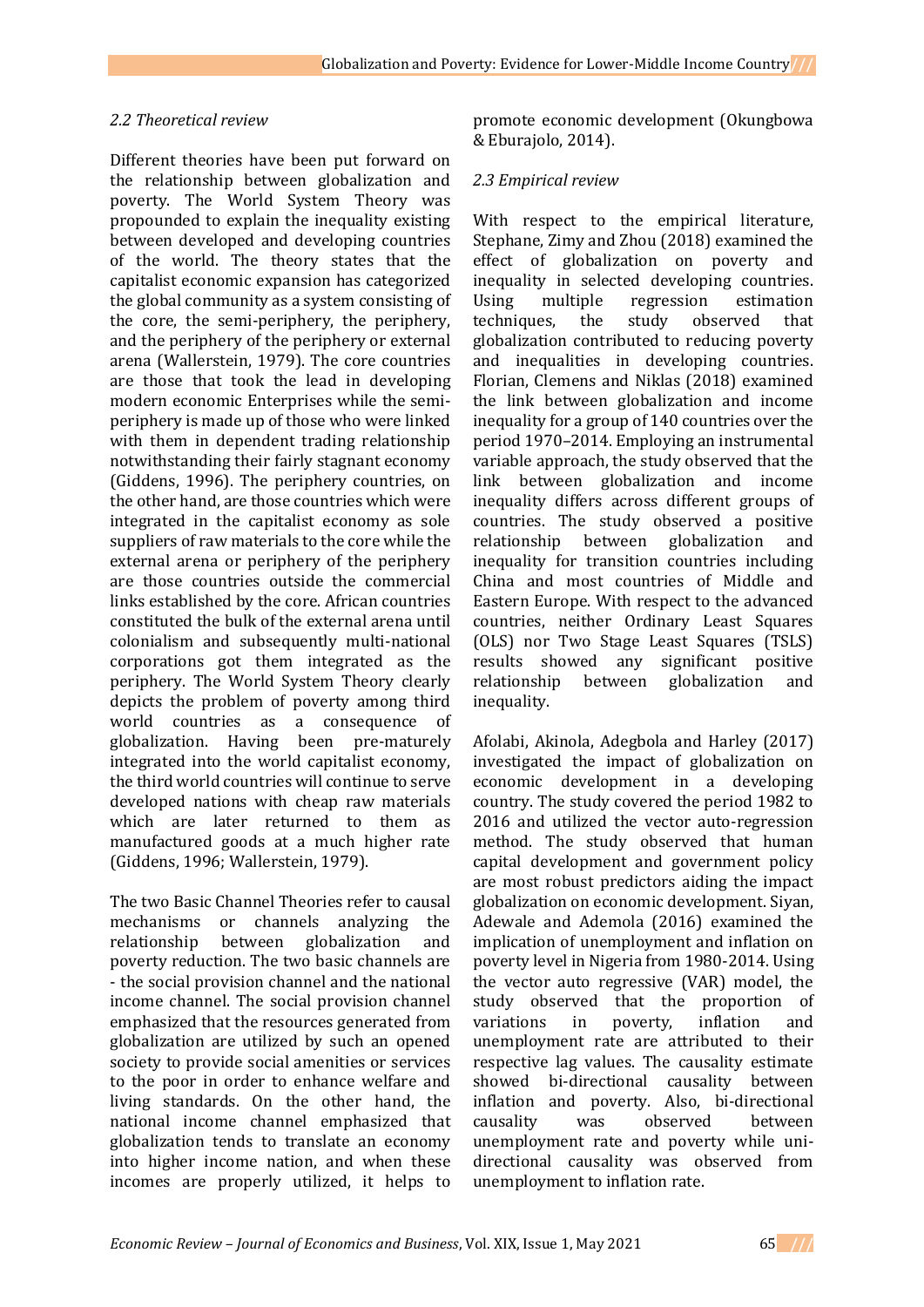Okungbowa and Eburajolo (2014) investigated the relationship between globalization and poverty rate in Nigeria. The study covered the period 1981 – 2009 and the error correction modeling techniques were utilized. The result of the study showed that globalization contributes to poverty reduction. Amith (2014) examined the relationship between economic globalization and poverty in Bangladesh for the period 1990 to 2010. Using the fixed-effect and random-effect models, the study observed that trade and foreign direct investment (FDI) had an insignificant impact on poverty. Bharadwaj (2014) analyzed the relationship between globalization and poverty for a group of 35 developing countries over the period 1990 to 2004. The results of the study showed that FDI and trade openness are related to poverty.

Akinlo and Aremo (2013) examined the effect of trade liberalization on poverty indicators in Nigeria over the period 1980 to 2009. Using the generalized method of moments estimation technique, the study observed that trade liberalization had an insignificant impact on poverty reduction in Nigeria. Saibu, Omoju and Nwosa (2012) examined the nexus between trade openness and the dynamics of unemployment and poverty incidence in Nigeria for the period spanning 1986 to 2010. The study utilized a vector error correction method (VECM) and the results of the study showed that FDI had a negative and significant impact on economic growth and unemployment rate while it had a positive effect on poverty rate in the long run. In contrast, trade openness had a significant positive impact on economic growth and unemployment rate while it had a significant negative impact on poverty rate. Also, the short run causality estimate showed uni-directional causality from trade openness to unemployment rate. Nilsson and Andreas (2011) examined the link among economy, social globalization and absolute poverty for a group of more than 100 countries over the period 1988 to 2007. The study used the fixedeffect estimation technique, and its results showed a negative relationship between globalization and poverty.

Gold (2009) explored the relationship between globalization and poverty in Bangladesh and Nigeria for the period 1985 to 2006. Using

descriptive statistics, the study concluded that the pace of poverty alleviation required policies that further integrate developing countries into the global economy which enables the poor to take advantage of the new opportunities offered by globalization. Akinbobola and Isike (2009) analyzed the relationship among globalization, poverty and economic growth in South Africa. The vector autoregressive modeling technique was used and the results showed that variation in economic growth in South Africa was explained by factors beyond foreign capital inflow and economic openness in the short run. More so, the study observed that globalization had a positive impact on poverty reduction in the long run.

# **3. Methodology**

# *3.1 Theoretical and empirical framework*

This study is premised on the two Basic Channel Theories – the social provision channel and the national income channel as its theoretical framework. While the social provision channel noted that gains from globalization can be properly utilized in providing basic amenities to the poor thereby contributing to reducing poverty, the national income channel opted that integrating into the global world increase nation's wealth or brings about higher income. The increased income can be utilized in enhancing human welfare through the provision of basic amenities and employment opportunities. Thus, the two Basic Channel Theories assert that globalization contributes to poverty reduction through provision of social facilities and increase in national income. In addition, empirical studies by Gold (2009) and Okungbowa and Eburajolo (2014) note that globalization is a prime determinant of poverty reduction.

# *3.2 Model specification*

Drawing from the theoretical framework, the link between globalization and poverty is specified by the model below.

$$
POV = f(GLO)
$$
 (1)

Where *POV* is poverty rate and *GLO* is globalization. Introducing other variables

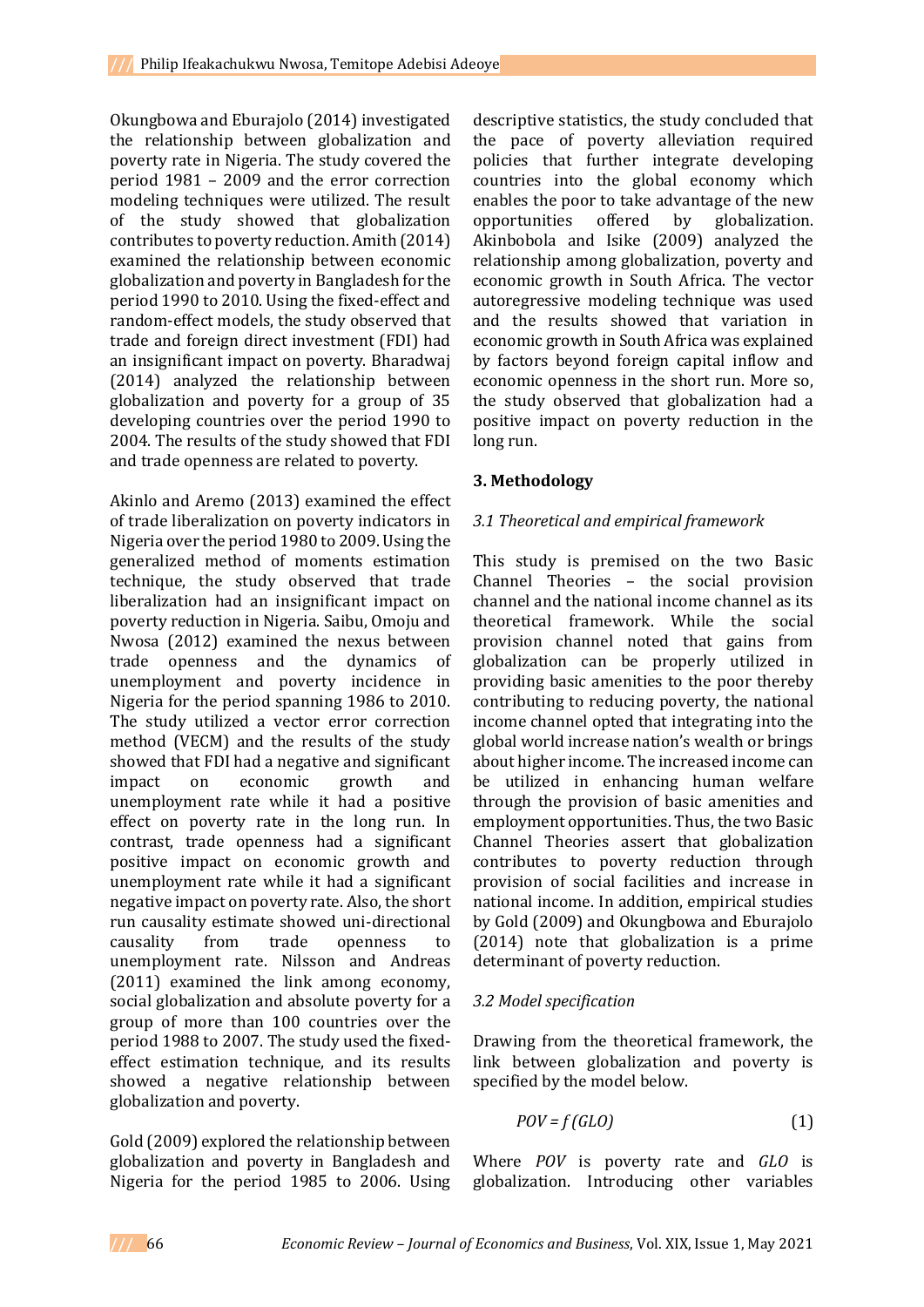identified in the literature as determinant or factor influencing poverty rate (see Stephane, et al., 2018; Okungbowa & Eburajolo, 2014; Bharadwaj, 2014) - real interest rate (IR), economic growth (EG) and exchange rate (ER), equation (1) becomes:

$$
POV = f(GLO, IR, EG, ER)
$$
 (2)

expressing the above equation in linear estimation form:

$$
POV_t = \beta_0 + \beta_1 GLO_t + \beta_2 IR_t + \beta_3 EG_t + \beta_4 ER_t + \varepsilon_t
$$
 (3)

where  $β$ <sup>0</sup> is the intercept,  $β$ <sup>1</sup>,  $β$ <sup>2</sup>,  $β$ <sup>3</sup> and  $β$ <sup>4</sup> are the coefficients of the explanatory variables and ε is the stochastic error term.

Theoretically, it is expected that *β<sup>1</sup>* and *β<sup>3</sup>* are greater than zero while  $\beta_2$  and  $\beta_4$  are less than zero. This implies that poverty is expected to have a positive relationship with globalization and economic growth while it is expected to have a negative relationship with interest rate and exchange rate.

Poverty rate is measured by the incidence of poverty and globalization is proxy by trade openness which is measured by the addition of import and export divided by the gross domestic product (GDP). Exchange rate is measured by the official Naira/Dollars exchange rate; economic growth is measured by the real GDP and the interest rate is measured by the monetary policy rate. Data on globalization (proxy by trade openness), exchange rate, interest rate, and real GDP are obtained from the Central Bank of Nigeria (CBN) Statistical Bulletin, 2018 edition while data on poverty rate are obtained from the National Bureau of Statistics (NBS).

#### **4. Results and discussion**

#### *4.1 Trend analysis of globalization and poverty rate in Nigeria 1981 to 2018*

Globalization is a key to economic growth of any nation because no nation can exist in isolation. Therefore, nations across the world interact with each other to optimize the benefits of international trade.

In this study globalization is proxy by trade openness which is measured as the ratio of import plus export to real GDP. From the figure below, it is observed that trade openness was 0.0016 in 1981 but declined to 0.0013 in 1985 and rose again to 0.0081 in 1990. In 1995, the value of trade openness was 0.0838 and rose further to 0.1237 to 2000. The value of trade openness declined to 0.1125 in 1992 and rose to 0.2681 and 0.4561 in 2005 and 2011 respectively. In spite of the increase in trade openness, it witnessed a decline in 2012 to 0.4156 and further to 0.2696 in 2016. The negative trend was reversed in 2017 when trade openness experienced an increase to 0.362 before reaching 0.4688 in 2018.

A glance at the trend of trade openness showed an unsteady upward movement during the study period of 1981 to 2018.



Figure 2. *Trade openness in Nigeria 1981 to 2018*

Source: www.cbn.gov.ng

In Nigeria, POV has been a re-occurring issue which has defiled all attempts of the government in addressing the problem. POV in Nigeria was 27.2 percent in 1980 and rose to 50.36 percent in 1984 but declined to 44.5 percent in 1986. Afterwards, it rose to 66.84 in 1991 but declined again to 42.7 percent in 1992. POV rose from 42.7 percent in 1992 to 67.02 in 1995 and further to 72.82 in 2000. POV declined to 66.66 percent in 2005 but rose again to 74.77 in 2006 before declining steadily to 72.6 percent in 2010 and further to 60.5 percent in 2015.

The declined trend was reversed in 2016 when POV rose to 61.3 percent and further to 67 percent and 73.4 percent in 2017 and 2018 respectively. An overview of POV depicted on

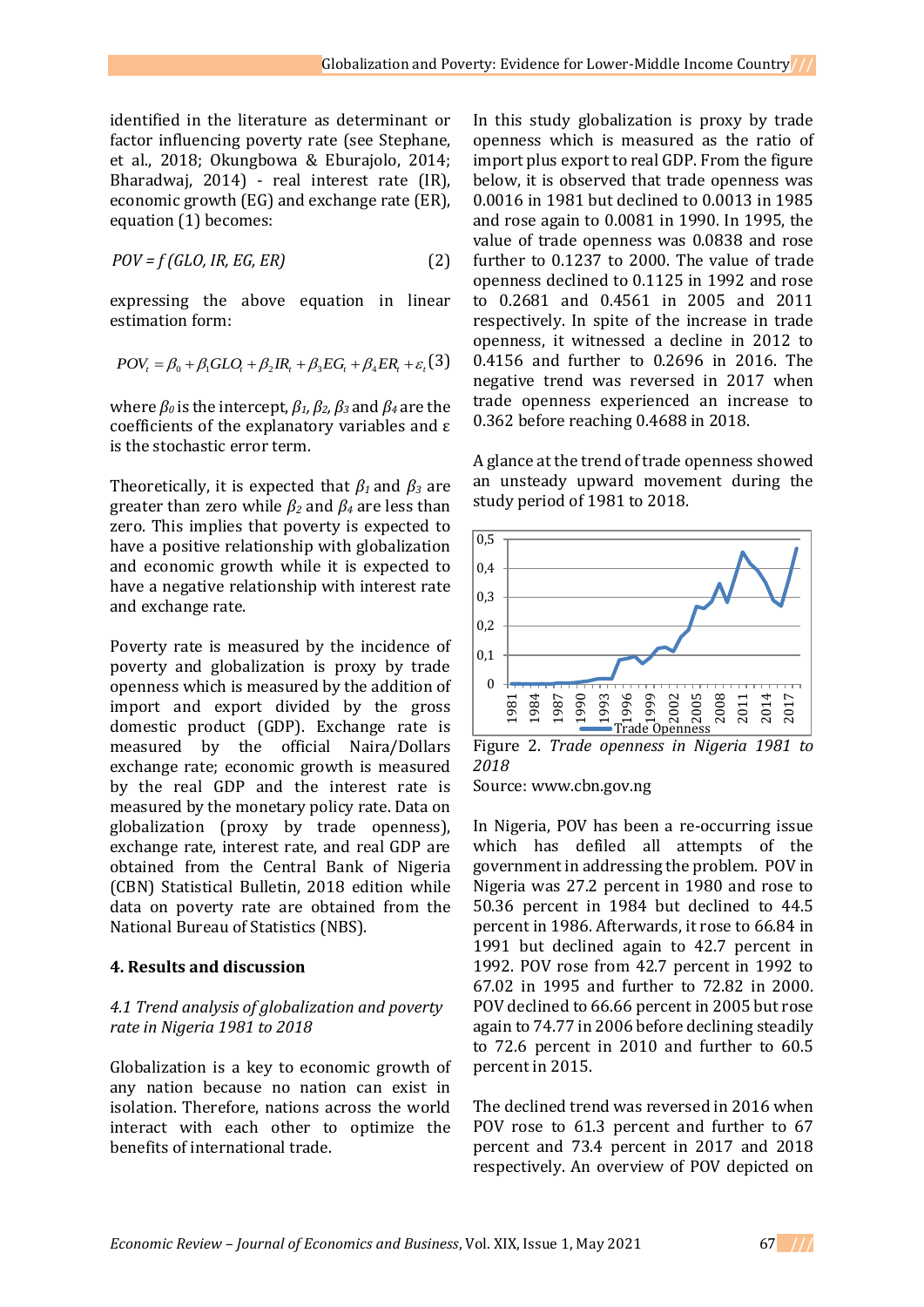Figure 3 shows an unsteady increase over the period 1981 to 2018.



Figure 3: *Poverty rate in Nigeria 1981 to 2018* Source: www.nigerianstat.gov.ng

#### *4.2 Descriptive Statistics and Correlation Matrix*

The descriptive statistics of the variables are presented in Table 1 below. It is observed that the mean values of POV, GLO and IR are 62.92, 164.98 and 12.97 respectively while the average values of EG and ER are 33725.22 and 88.66 respectively. The median values of POV, GLO and IR are 66.75, 9.665 and 13.25 respectively while the median values of EG and ER are 23068.85 and 97.399 respectively.

The skewness statistics show the POV is negatively skewed while GLO, IR, EG and ER are positively skewed. The kurtosis statistics show that GLO, and IR are leptokurtic, suggesting that the distribution of the variables are peak relative to normal distribution while POV and EG are platykurtic, suggesting that the distribution of the variables are flat relative to normal distribution. With respect to ER, the descriptive statistics show that the variable is mesokurtic which implies that the variable has normal distribution.

The Jarque-Bera test statistic rejects the null hypothesis of normal distribution for GLO and IR while the Jargue-Bera test statistic accepts the null hypothesis of normal distribution for POV, EG, and ER at five percent level of significance. The correlation matrix presented on Table 2 shows that POV has negative correlation with GLO while POV has positive correlation with IR, EG, and ER. Thus, the estimate from the correlation matrix suggests a

negative relationship between POV and GLO which in line with theoretical expectation.

#### *4.2 Unit root and co-integration tests*

The unit root test is conducted using the Phillips-Perron test and the result is presented in Table 3. The result shows that POV, GLO, EG, and ER were integrated of order one, indicating that the variables are  $I(1)$  series while IR is integrated of order zero, indicating that the variable is I(0) series.

As a result of the mix-up in the unit root results, the Auto-Regressive Distributed Lag (ARDL) Bound Co-integration technique is employed. The result of the co-integration estimate shows that the F-statistics (6.325) is higher than the value of the upper bound value at five percent critical level (4.01), suggesting the presence of co-integration among the variables in estimated equation.

#### *4.3 Regression estimate*

The long run regression estimate on the impact of GLO on POV with IR, EG and ER as explanatory variables is presented in Table 5. The estimate shows that GLO, IR and EG have a negative and significant impact on POV in Nigeria, while ER had a positive and significant impact on POV in the long run. Statistically, a unit increase in GLO, IR and EG is expected to reduce poverty rate by 0.065, 3.04 and 43.870 units respectively. The short run estimate showed that current globalization (Δ(GLO)) had negative and significant impact on poverty rate in Nigeria while the first lagged value of globalization (∆(GLO(-1))) had a positive significant impact on POV. Also, the short run estimate shows that current interest rate ∆(IR) had a negative and significant impact on POV while the first ∆(IR), second ∆(IR(-2)) and the third ∆(I(-3)) lagged values of IR had a positive and significant effect on POV. It was also observed that current exchange rate (∆(ER) had a positive and significant impact on POV while the first lagged value of exchange rate ∆(ER(-1) had a negative impact on POV in Nigeria. However, it was observed that the second lagged value of exchange rate Δ(ER(-2)) had an insignificant influence on POV in Nigeria.

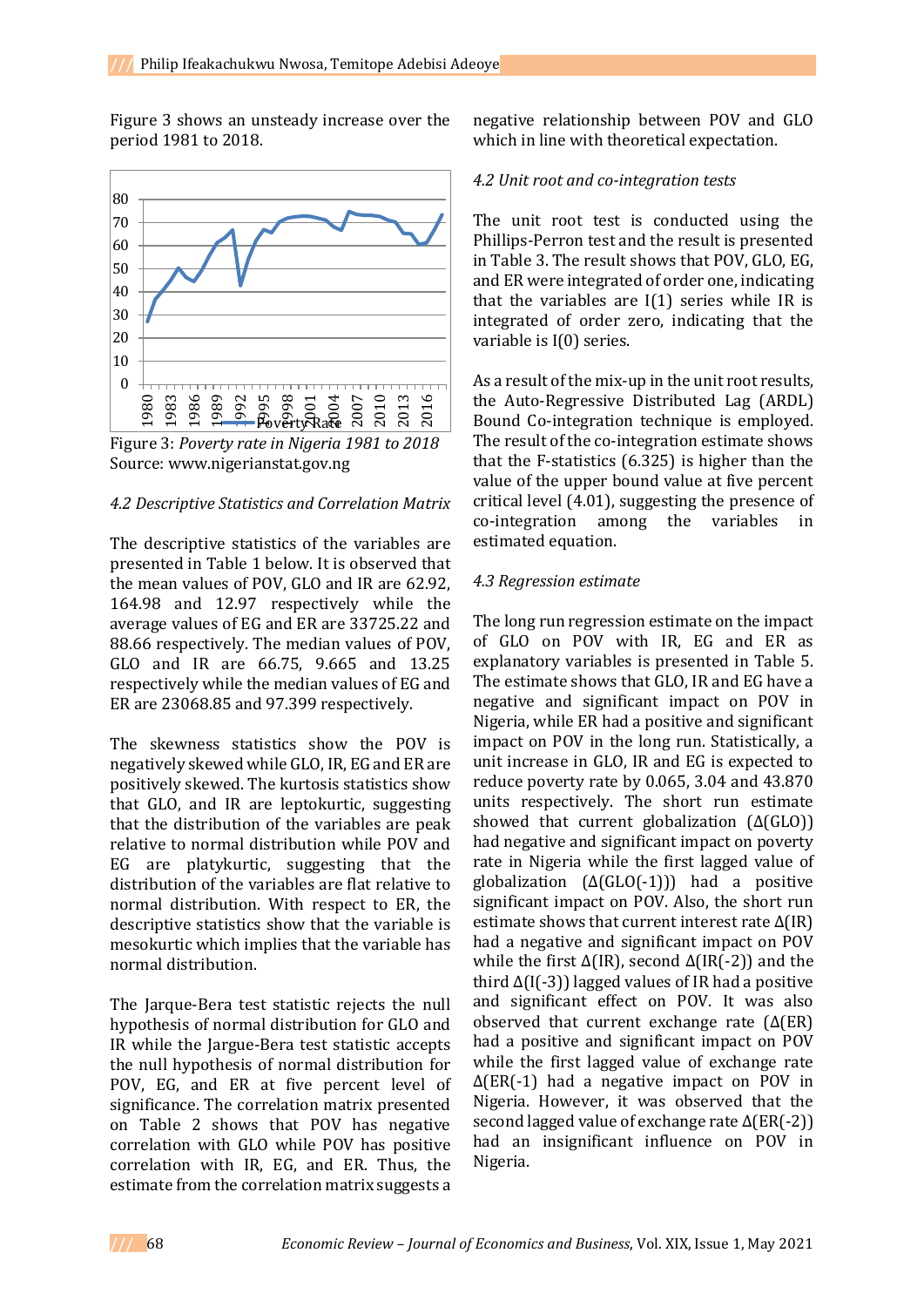| Statistics/Variables | <b>POV</b>  | <b>GLO</b> | IR       | EG       | ER       |
|----------------------|-------------|------------|----------|----------|----------|
| Mean                 | 62.92293    | 164.982    | 12.97211 | 33725.22 | 88.66243 |
| Median               | 66.74714    | 9.664789   | 13.25    | 23068.85 | 97.3993  |
| Skewness             | $-0.945848$ | 1.758684   | 0.741827 | 0.734406 | 0.799107 |
| Kurtosis             | 2.619092    | 4.50491    | 4.511099 | 1.996529 | 2.964198 |
| Jarque-Bera          | 5.895708    | 23.17467   | 7.100696 | 5.010239 | 4.04632  |
| Probability          | 0.052452    | 0.000009   | 0.028715 | 0.081666 | 0.132237 |
| <b>Observations</b>  | 38          | 38         | 38       | 38       | 38       |

## Table 1. *Descriptive statistics*

Source: Authors' computation

#### Table 2. *Correlation matrix*

| Variables  | <b>POV</b> | GLO       | IR        | EG     | ER     |
|------------|------------|-----------|-----------|--------|--------|
| <b>POV</b> | 1.0000     |           |           |        |        |
| <b>GLO</b> | $-0.8083$  | 1.0000    |           |        |        |
| IR         | 0.1643     | $-0.3974$ | 1.0000    |        |        |
| EG         | 0.4875     | $-0.5208$ | $-0.1749$ | 1.0000 |        |
| ER         | 0.5604     | $-0.5423$ | $-0.0527$ | 0.9199 | 1.0000 |

Source: Authors' computation

## Table 3. *Unit root test*

| Philips Perron (PP) Test |             |                            |               |  |
|--------------------------|-------------|----------------------------|---------------|--|
| Variables                | Level       | 1 <sup>st</sup> Difference | <b>Status</b> |  |
| <b>POV</b>               | $-2.5119$   | $-6.4313*$                 |               |  |
| <b>GLO</b>               | $-1.1432$   | $-4.8631*$                 |               |  |
| IR                       | $-3.1967**$ | -                          | [(0)          |  |
| <b>LEG</b>               | $-0.0278$   | $-3.3951**$                |               |  |
| ER                       | 1.7283      | $-4.2168*$                 |               |  |

Source: Authors' computation

#### Table 4. *ARDL bound co-integration test*

| <b>Estimated Model</b> | F-Statistics |             |  |
|------------------------|--------------|-------------|--|
| <b>Estimated Model</b> | 6.325        |             |  |
| <b>Critical Values</b> | Lower Bound  | Upper Bound |  |
| $1\%$                  | 3.74         | 5.06        |  |
| 5%                     | 2.86         | 4.01        |  |
| 10%                    | 2.45         | 3.52        |  |

Source: Authors' computation

The error correction term (ECM(-1)) from the short run regression estimate is negative and significant. The coefficient of the error correction term of -2.041, shows that the model corrects its short-run disequilibrium by 204.1 percent speed of adjustment towards the longrun equilibrium. Also, the coefficient of multiple determinations  $(R^2)$  shows that 93.57 per cent of variations in POV is explained by the explanatory variables while the remaining 6.43 per cent of variations in POV is explained by

factors outside of the model. The Durbin-Watson Statistics of 1.7 shows that the regression estimate is relatively free from the problem of serial correlation and that estimate is appropriate for policy reference. The result of the Durbin-Watson statistics is also supported by the serial correlation LM test estimate in Table 6, which shows that the serial correlation is insignificant because the probability value is greater than 0.05.

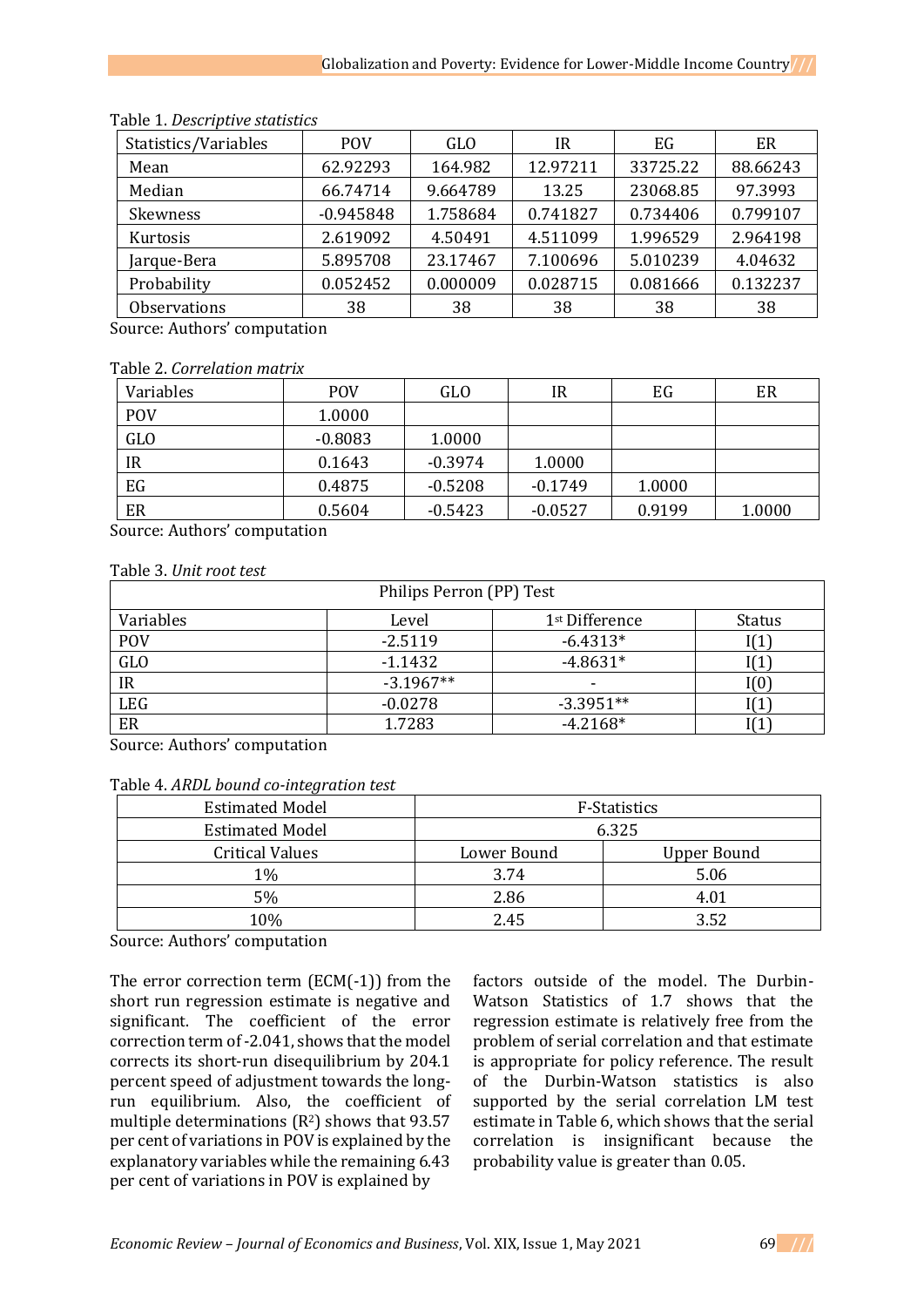| Dependent<br>variable | Regressors                                                                                       | Estimated<br>Co-efficient            | Standard<br>Error | t-Statistics | Prob.   |
|-----------------------|--------------------------------------------------------------------------------------------------|--------------------------------------|-------------------|--------------|---------|
| <b>POV</b>            | GLO                                                                                              | $-0.0651$                            | 0.0068            | $-9.5917$    | 0.0000  |
|                       | IR                                                                                               | $-3.0354$                            | 0.4253            | $-7.1377$    | 0.0000  |
|                       | <b>LEG</b>                                                                                       | -43.8696                             | 7.4932            | $-5.8546$    | 0.0001  |
|                       | ER                                                                                               | 0.2335                               | 0.0459            | 5.0850       | 0.0003  |
|                       | $\mathsf{C}$                                                                                     | 547.7351                             | 80.9257           | 6.7684       | 0.0000  |
|                       |                                                                                                  | <b>Short Run Regression Estimate</b> |                   |              |         |
|                       | $\Delta(GLO)$                                                                                    | $-0.0465$                            | 0.0099            | $-4.6806$    | 0.0005  |
|                       | $\Delta(GLO(-1))$                                                                                | 0.0307                               | 0.0133            | 2.3088       | 0.0396  |
|                       | $\Delta$ (IR)                                                                                    | $-2.3547$                            | 0.8001            | $-2.9432$    | 0.0123  |
|                       | $\Delta(\text{IR}(-1))$                                                                          | 1.2998                               | 0.4561            | 2.8498       | 0.0146  |
|                       | $\Delta(\text{IR}(-2))$                                                                          | 1.1605                               | 0.3262            | 3.5577       | 0.0039  |
|                       | $\Delta(\text{IR}(-3))$                                                                          | 1.1084                               | 0.4962            | 2.2336       | 0.0453  |
|                       | $\Delta$ (ER)                                                                                    | 0.1206                               | 0.0539            | 2.2375       | 0.0450  |
|                       | $\Delta$ (ER(-1)                                                                                 | $-0.1282$                            | 0.1129            | $-1.1354$    | 0.02784 |
|                       | $\Delta$ (ER(-2)                                                                                 | $-0.2651$                            | 0.0974            | $-2.7210$    | 0.0186  |
|                       | $ECM(-1)$                                                                                        | $-2.0405$                            | 0.4204            | $-4.8533$    | 0.0004  |
| $R^2 = 0.8257$        | F-Stat. (Prob.) = $1826.8$ (p < 0.05)<br>Adjusted $R^2 = 0.8072$<br>Durbin-Watson Stat. = 1.8479 |                                      |                   |              |         |

|  |  |  |  | Table 5. ARDL regression estimate |  |
|--|--|--|--|-----------------------------------|--|
|--|--|--|--|-----------------------------------|--|

Source: Authors' computation

| Table 6. Breusch-Godfrey Serial Correlation LM |  |
|------------------------------------------------|--|
| Test                                           |  |

| <b>F-Statistics</b>              | Prob. $F(2, 21)$    |  |
|----------------------------------|---------------------|--|
| 0.8003                           | 0.4760              |  |
| Obs*R-squared                    | Prob. Chi-Square(2) |  |
| 4.6913<br>0.0958                 |                     |  |
| Carrier - Arcthard announced the |                     |  |

Source: Authors' computation

The regression from the ARDL method showed that GLO, IR, and EG had a negative and significant impact on poverty rate in Nigeria while ER had a positive and significant impact on POV in the long run. The negative impact of GLO on POV is in line with a priori expectations. More so, the significant relationship between GLO and POV can be attributable to the fact that economic openness provides opportunities (such as job employment) to the citizens of the host country, which provides income opportunities, thereby empowering the people to purchase more commodities that can reduce POV.

The negative and significant relationship between IR and POV is also in line with theoretical expectations.

The decline in IR enables the poor in having greater access to credit from financial institutions, which empowers the poor in engaging in more productive activities. Such productive activities provide employment and income to the poor, which contributes in reducing POV in the country. The relationship between real GDP and POV is also in line with theoretical expectations. The increase in real GDP indicates increase in production, income and employment opportunities, which contributes significantly in reducing poverty in a country. The positive relationship between ER and POV shows that the depreciation of the naira contributes to reducing POV in Nigeria.

The depreciation of the naira (₦) makes export easier and import expensive. The increase in export provides opportunities for production, which is supposed to influence employment and income of the workers. This in turn is expected to reduce the poverty rate in the country. The finding of this study is in line with the studies by Stephane, *et al*. (2018), Okungbowa and Eburajolo (2014) and Ewere *et al.* (2014). However, the outcome of this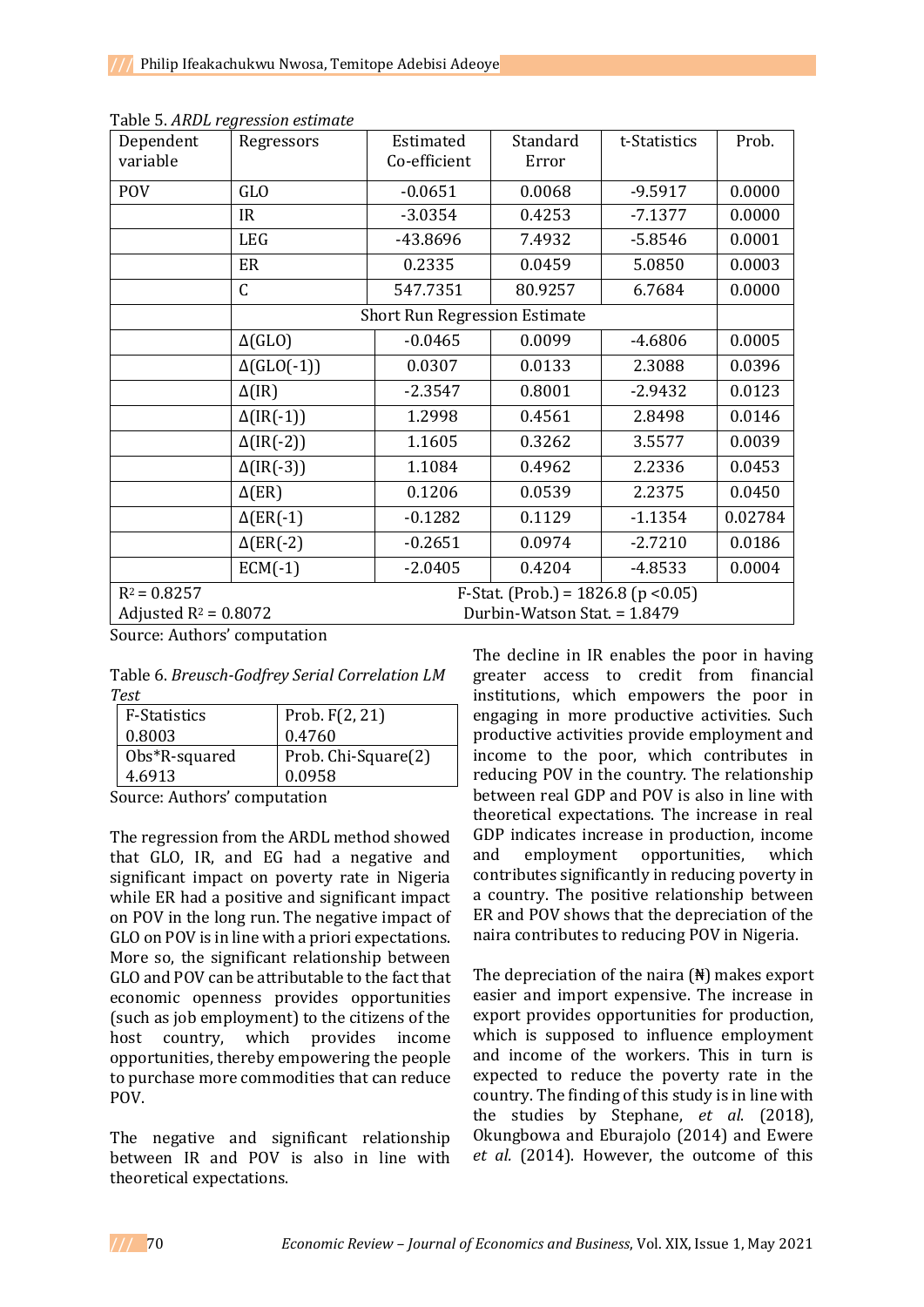study is in contrast with Florian *et al*. (2018) and Amith (2014).

## **5. Conclusion and policy recommendations**

The study focused on the impact of globalization on poverty rate in Nigeria for the period spanning the period from 1981 to 2018. The study employed the ARDL estimation technique, and the results showed that globalization, interest rate and economic growth had a negative and significant impact on poverty rate in Nigeria. Also, the study observed that exchange rate had a positive and significant impact on poverty rate in the long run. In addition, the short run estimate showed that globalization, interest rate, and exchange rate had a significant impact on poverty rate in Nigeria**.** Therefore, the study concludes that globalization had significant influence on poverty rate in Nigeria. The study recommends the need for the government to maintain strong economic and political global ties with the rest of the world. This would encourage more foreign investors and business opportunities in the country, which would help reducing poverty rate in Nigeria. Also, there is the need to ensure that the dividend of economic growth resulting from globalization is properly share among the poor as this would reduce the number of the poor below the poverty line. Importantly, there is a need for the monetary authority to reduce the interest rate on commercial loan in order to encourage the poor to obtain loans and advances. These loans, if properly monitored, will empower the poor in producing goods and services. Finally, the exchange rate should be moderated to empower the poor and move them from the poverty trap.

## **References**

- 1. Afolabi T.S., Akinola T.A., Adegbola, D. & Harley, T.W. (2017) The Impacts of Globalization in a Developing Economy (A Vector Auto-regression Analysis). *International Journal of Research in Social Sciences*. 7(6), pp. 22-31.
- 2. Akinbobola, T.O. & Isike C.A (2009) Globalization Poverty and Economic Growth: The Case of South Africa. *Journal of Sustainable Development in Africa*. 11(3), pp. 167-189.
- 3. Akinlo, A.E. & Aremo. A.G. (2013) The Effect of Trade Liberalization on Some Selected Poverty Indicators in Nigeria (1980-2009): Generalized Method of Moments (GMM) Approach. *American Journal of Economics*. 3(5), pp. 199-209.
- 4. Amith, M. (2014) Globalization and Poverty: A Divisional Study on Bangladesh (1990-2010). *Global Journal of Human-Social Science Research*. 14(3), pp. 28-47.
- 5. Aminat, E. (2002). Surmounting the Challenge of Globalization. *Finance and Development,* 39(1), *IMF Publication*, Washington, D. C.
- 6. Bharadwaj, A. (2014) Reviving the Globalization and Poverty Debate: Effects of Real and Financial Integration on the Developing World. *Advances in Economics and Business*. *2*(1), pp. 42-57.
- 7. Ewere, F.M. & Thisse, J.F. (2014) Does Geographical Agglomeration Foster Economic Growth? Who Gains and Losses from it. *The Japanese Economic Review*. 54, pp. 121–145.
- 8. Florian D., Clemens, F. & Niklas, P. (2018) Globalization and Income Inequality Revisited. IFO *Working Papers*.
- 9. Fafowora, O.O. (1998) Management Imperatives of Globalization Management in Nigeria: *Journal of Nigeria. Institute of Management*. 34(2-4), pp. 5-9.
- 10. Giddens, A. (1996) Introduction to Sociology. Second edition., New York, London, W.W. Norton and Company.
- 11. Gold, K.L. (2009) Globalization and Poverty: Comparative Analysis of Bangladesh and Nigeria. *ASBBS Annual Conference:* Las Vegas February 2009. 16(1), pp. 16-22.
- 12. Gore, C. (2002) Globalization, the International Poverty Trap and Chronic Poverty in the Least Developed Countries. *In Chronic Poverty Research Centre (CPRC) Working Paper, 30.*
- 13. Harrison, A. & McMillan, M. (2007). On the link between Globalization and Poverty. *The Journal of Economic Inequality*. 5(1), pp. 123-134.
- 14. Klasen, S. (2005) Economic Growth and Poverty Reduction: Measurement and Policy Issues. OECD Development Centre Working Papers 246, OECD Publishing.